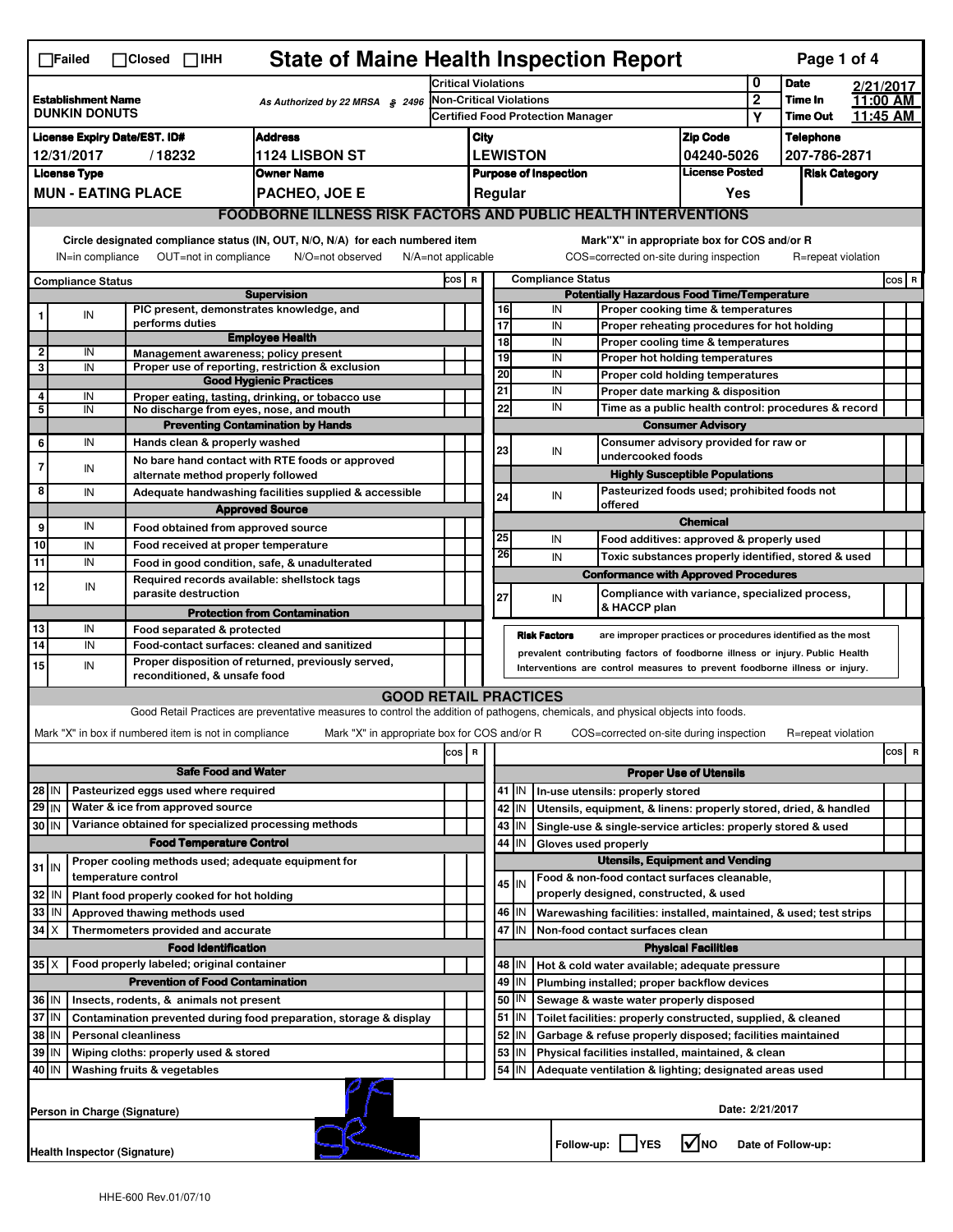|                                                      | Page 2 of 4                      |  |                                 |                   |                        |                                  |  |  |  |  |  |
|------------------------------------------------------|----------------------------------|--|---------------------------------|-------------------|------------------------|----------------------------------|--|--|--|--|--|
| <b>Establishment Name</b><br><b>DUNKIN DONUTS</b>    |                                  |  | As Authorized by 22 MRSA § 2496 | 2/21/2017<br>Date |                        |                                  |  |  |  |  |  |
| License Expiry Date/EST. ID#<br>12/31/2017<br>/18232 | <b>Address</b><br>1124 LISBON ST |  | City / State<br><b>LEWISTON</b> | /ME               | Zip Code<br>04240-5026 | <b>Telephone</b><br>207-786-2871 |  |  |  |  |  |
|                                                      |                                  |  | <b>Temperature Observations</b> |                   |                        |                                  |  |  |  |  |  |
| Location                                             | <b>Temperature</b>               |  |                                 | <b>Notes</b>      |                        |                                  |  |  |  |  |  |
| egg sand                                             | 37                               |  |                                 |                   |                        |                                  |  |  |  |  |  |
| sour cream                                           | 37                               |  |                                 |                   |                        |                                  |  |  |  |  |  |
| walk-in cooler                                       | 34                               |  |                                 |                   |                        |                                  |  |  |  |  |  |
| sandbar                                              | 38                               |  |                                 |                   |                        |                                  |  |  |  |  |  |
| milk                                                 | 36                               |  |                                 |                   |                        |                                  |  |  |  |  |  |
| hot water                                            | 110 plus                         |  |                                 |                   |                        |                                  |  |  |  |  |  |

**Person in Charge (Signature)**

**Health Inspector (Signature)** 



**Date: 2/21/2017**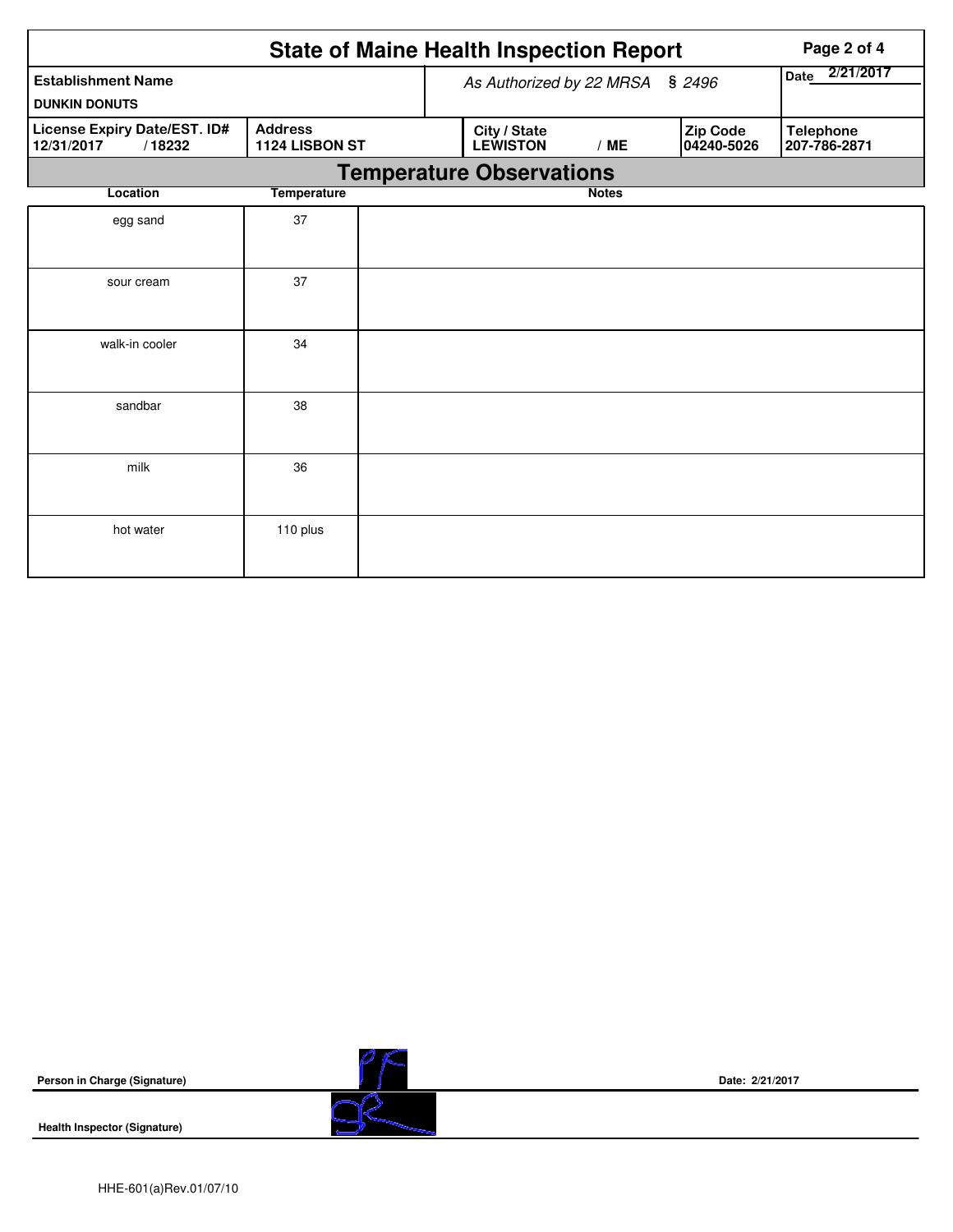|                                                                                                                                                    | Page 3 of 4                                       |                 |    |            |  |  |  |  |  |  |
|----------------------------------------------------------------------------------------------------------------------------------------------------|---------------------------------------------------|-----------------|----|------------|--|--|--|--|--|--|
| <b>Establishment Name</b><br><b>DUNKIN DONUTS</b>                                                                                                  | 2/21/2017<br><b>Date</b>                          |                 |    |            |  |  |  |  |  |  |
| License Expiry Date/EST. ID#                                                                                                                       | <b>Address</b><br>City / State<br><b>Zip Code</b> |                 |    |            |  |  |  |  |  |  |
| 12/31/2017<br>/18232                                                                                                                               | <b>1124 LISBON ST</b>                             | <b>LEWISTON</b> | ME | 04240-5026 |  |  |  |  |  |  |
| <b>Observations and Corrective Actions</b>                                                                                                         |                                                   |                 |    |            |  |  |  |  |  |  |
| Violations cited in this report must be corrected within the time frames below, or as stated in sections<br>8-405.11 and 8-406.11 of the Food Code |                                                   |                 |    |            |  |  |  |  |  |  |

34: 4-302.12.(A): N: Inadequate number of food temperature measuring devices provided.

INSPECTOR NOTES: need thermometers all refrigeration units

35: 3-601.11: N: Packaged food not properly identified.

INSPECTOR NOTES: ice labels need to have establishment name and address





**Date: 2/21/2017**

**Health Inspector (Signature)**